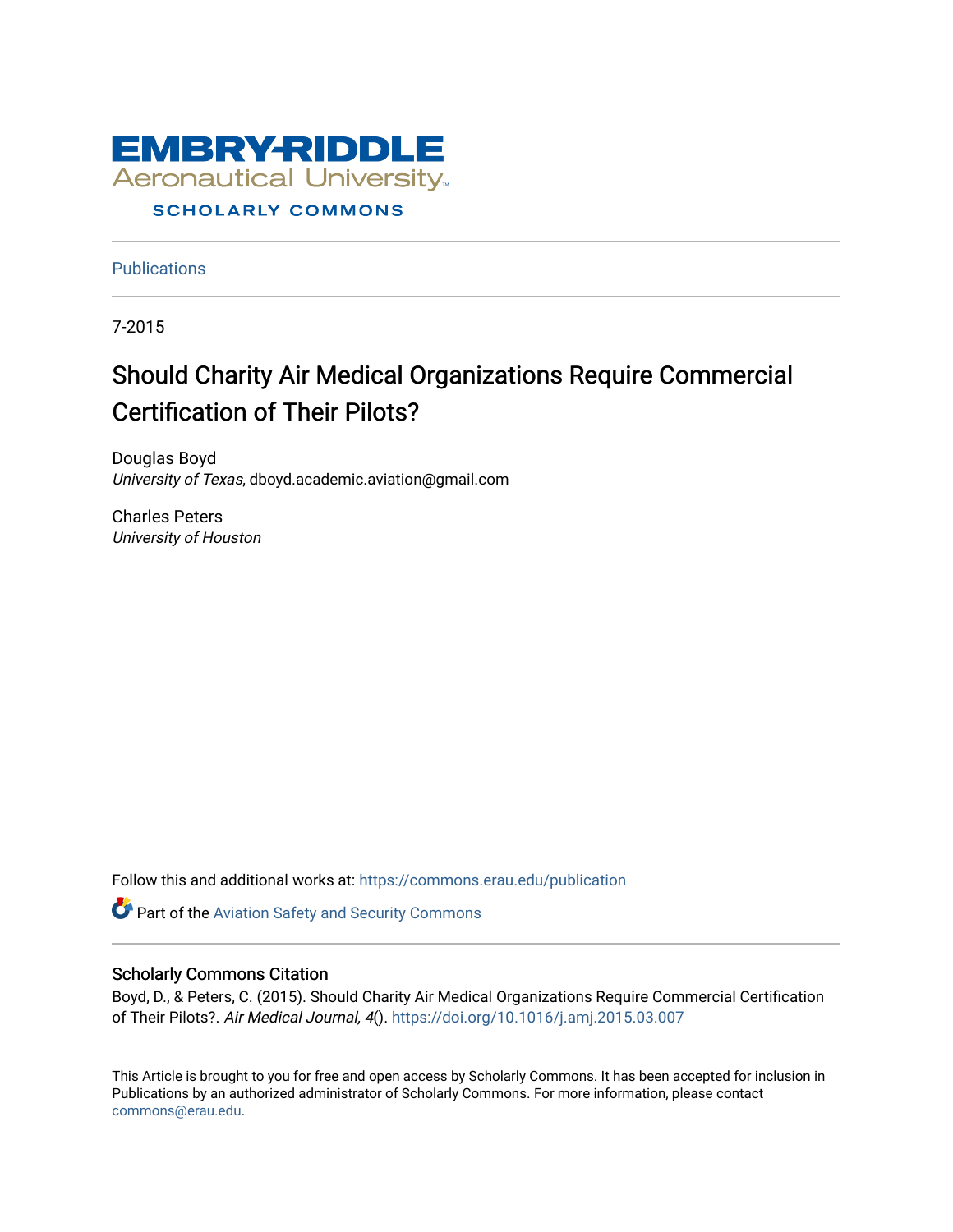## Should Charity Aeromedical Organizations require

# Commercial Certification of their Pilots?

Douglas D. Boyd Ph.D<sup>1,3</sup> and Charles Peters Ph.D<sup>2</sup>.

<sup>1</sup>University of Texas, Houston, TX 77054, USA; Email: douglas.boyd@uth.tmc.edu

<sup>2</sup> University of Houston, Houston TX 77204, USA; Email: Charles@math.uh.edu

 $3$ To whom all correspondence should be sent: douglas.boyd@uth.tmc.edu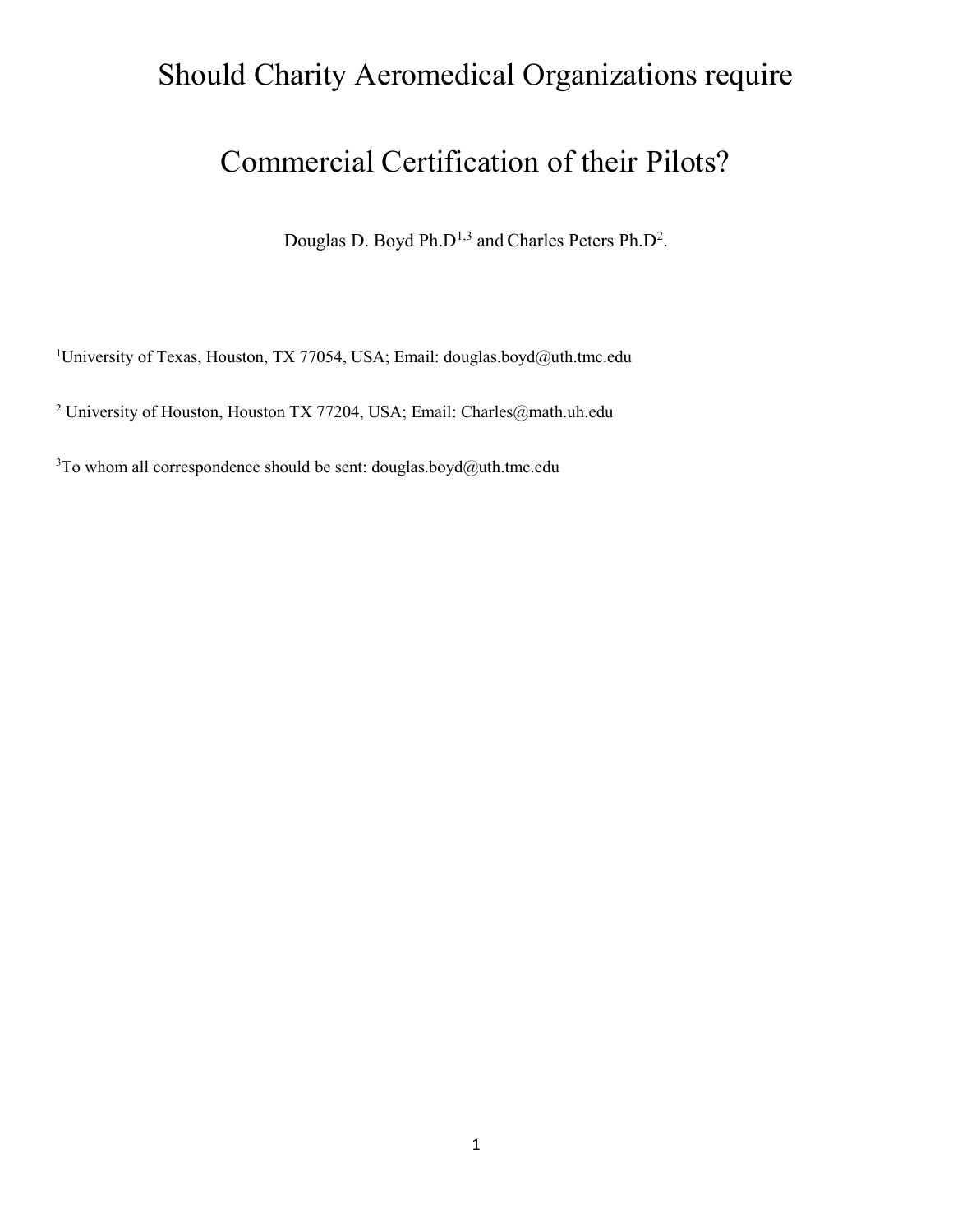#### ABSTRACT

Background: Fixed-wing medical transportation crashes operating under 14CFRPart 91 show higher fatal outcomes than non-medical Part 91 flights. Advanced certification may translate into increased safety; yet we know of no charity aeromedical transportation requiring such certification. Herein, in a retrospective study, we determined (a) whether commercial certification is associated with a reduced fatality rate compared with the less stringent private pilot certificate and (b) accident causes.

Methods: The National Transportation Safety Board (NTSB) accident database was queried for fatal accidents in single engine aircraft occurring between 2002 and 2012. Poisson and proportion tests were used in statistical analyses.

Results: For the period spanning 2002-2012 commercial pilots showed a lower fatality rate. Under visual meteorological conditions aerodynamic stall was a frequent cause for fatal accidents affecting both airman cohorts equally. For operations in instrument meteorological conditions fatal accidents were most commonly attributed to instrument approach deficiency and spatial disorientation. At night, failure to maintain obstacle/terrain clearance ranked the most prevalent cause of fatal crashes.

Conclusion: Our data suggest that charity aeromedical transportation organizations should encourage their pilots to acquire commercial certification. Further, our study informs as to areas where general aviation training/currency should be directed towards reducing fatal accidents.

Keywords: charity aeromedical transportation, fatal accidents, general aviation, commercial pilots,

#### **Highlights**

- 1. Commercial pilots show a lower fatal accident rate than private airmen (Part 91)
- 2. Charity aeromedical flights at night should be conducted under IFR
- 3. General aviation pilots should increase their proficiency in instrument approaches
- 4. Increased emphasis should be placed on aerodynamic stall recovery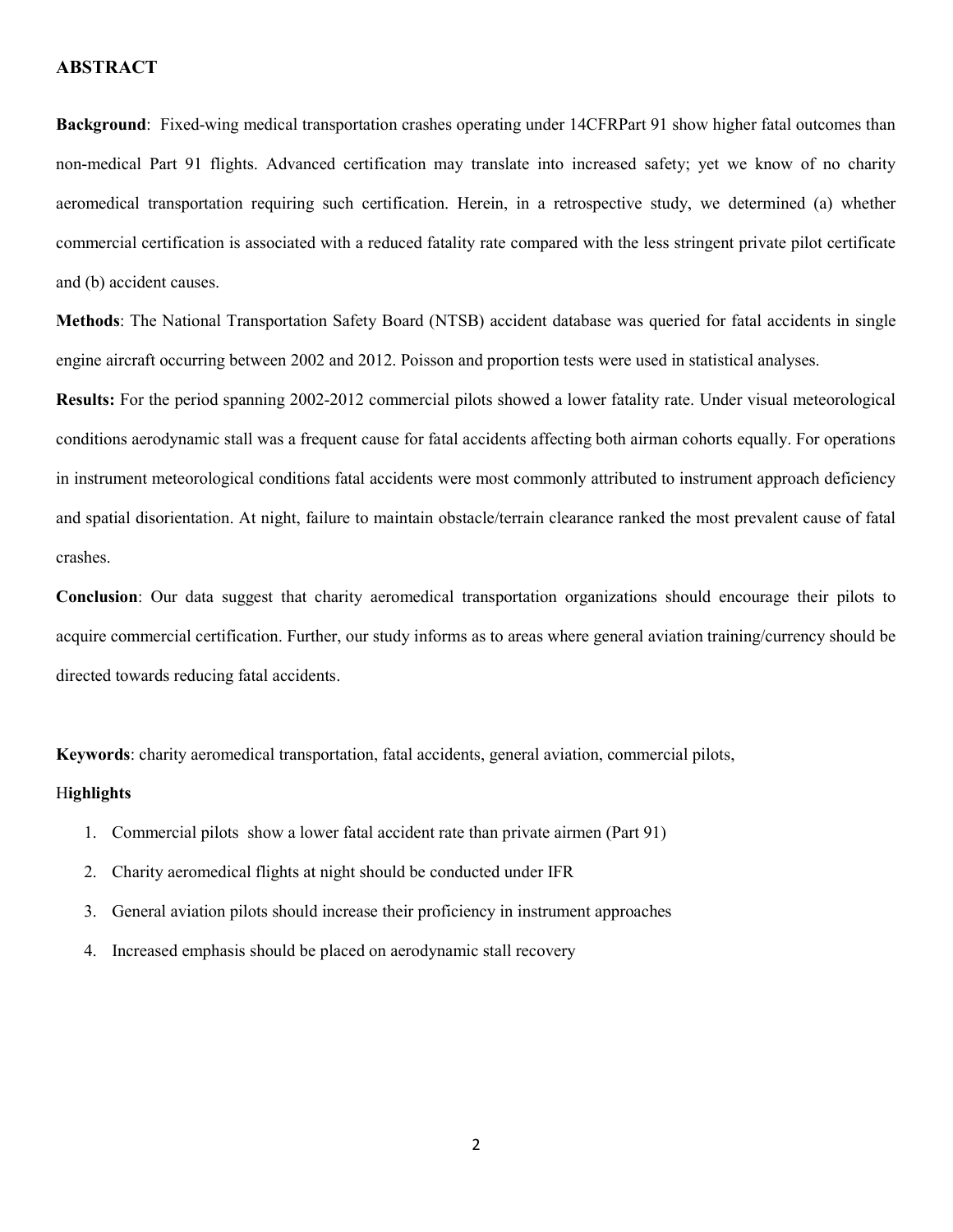#### INTRODUCTION

 General aviation (14 CFR Part 91) includes all civilian aviation apart from operations involving paid passenger transport the latter covered under 14 CFAR Part 121 and 135. Unfortunately, the fatality rate for general aviation is 82 times higher than that of the airlines <sup>1</sup>. Moreover, fixed-wing medical transportation crashes flying under the Part 91 umbrella show even higher fatal outcomes than non-medical Part 91 flights<sup>2</sup>.

 At the present time we are unaware of any charity aeromedical transportation organization requiring commercial certification of their pilots. A commercial license requires a higher level of precision in maintaining control of the airplane especially for takeoffs (control of airspeed) and landings (control of airspeed, precision in touchdown point) both phases of flight which carry the highest risk <sup>3;4</sup> of an aviation accident. Additionally airmen tested for the commercial license have to demonstrate after a simulated engine failure the ability to land at a specified runway touchdown point (+ 200 feet) following course reversal from a low altitude (1,000 feet above the airport). In contrast, this task is not required for applicants seeking private pilot certification. Test standards for both commercial and private certification are described in the FAA Practical Test Standards (US Department of Transportation documents FAA-S-8081-12C and FAA-S8081-14B respectively).

 In view of the more stringent requirements for commercial certification, we were interested in determining whether this rating affords an increased level of safety. Although there have been several prior reports on general aviation fatal crashes  $1;3;5$ , we know of none that have compared fatal accident rates and causes for commercial and private pilotcertified airmen. The majority of studies on general aviation accidents aggregate all 14 CFR Part 91 operations inclusive of pilots holding various licenses as well as trainees with little distinction given to certification 6;7;8. Along similar lines, accidents for single and multiple engine are typically grouped <sup>9</sup> despite the fact that the latter carry an increased risk of fatality<sup>6</sup>. Another limitation of earlier studies is that often general causes (e.g. pilot error, pilot-related) <sup>10;11;3</sup> rather than specific causes are cited. However, it is specific rather than general causes that inform where training should be focused.

 In the present investigation, we compared the fatal accident rate for IFR-certified commercial and IFR-certified private airmen (2002-2011) and determined the accident causes. As of 2012, there were 89,155 and 50,617 IFR-certified commercial and IFR-certified private pilots respectively (http://www.faa.gov/data\_research/aviation\_data\_statistics/civil\_airmen\_statistics/2012/). We elected to study all accidents across the 14CFR Part 91 spectrum due to the paucity of fatal accidents involving aeromedical transportation which would preclude a robust statistical analysis. Hereafter we refer to these two groups of IFR-certified airmen as commercial and private pilots respectively. We restricted the study to IFR-certified airmen to capture a population engaging in "real world" flight operations inclusive of degraded visibility. Indeed, notable aeromedical transportation organizations (e.g. Angel Flight, Mercy Flight, Mercy Medical Airlift) require instrument certification for pilots We report herein that commercial certification is associated with a reduced risk of fatal accidents. Considering the overall diminished rate of fatal accidents, charity organizations participating in aeromedical transportation should encourage commercial certification for their airmen.

#### **METHODS**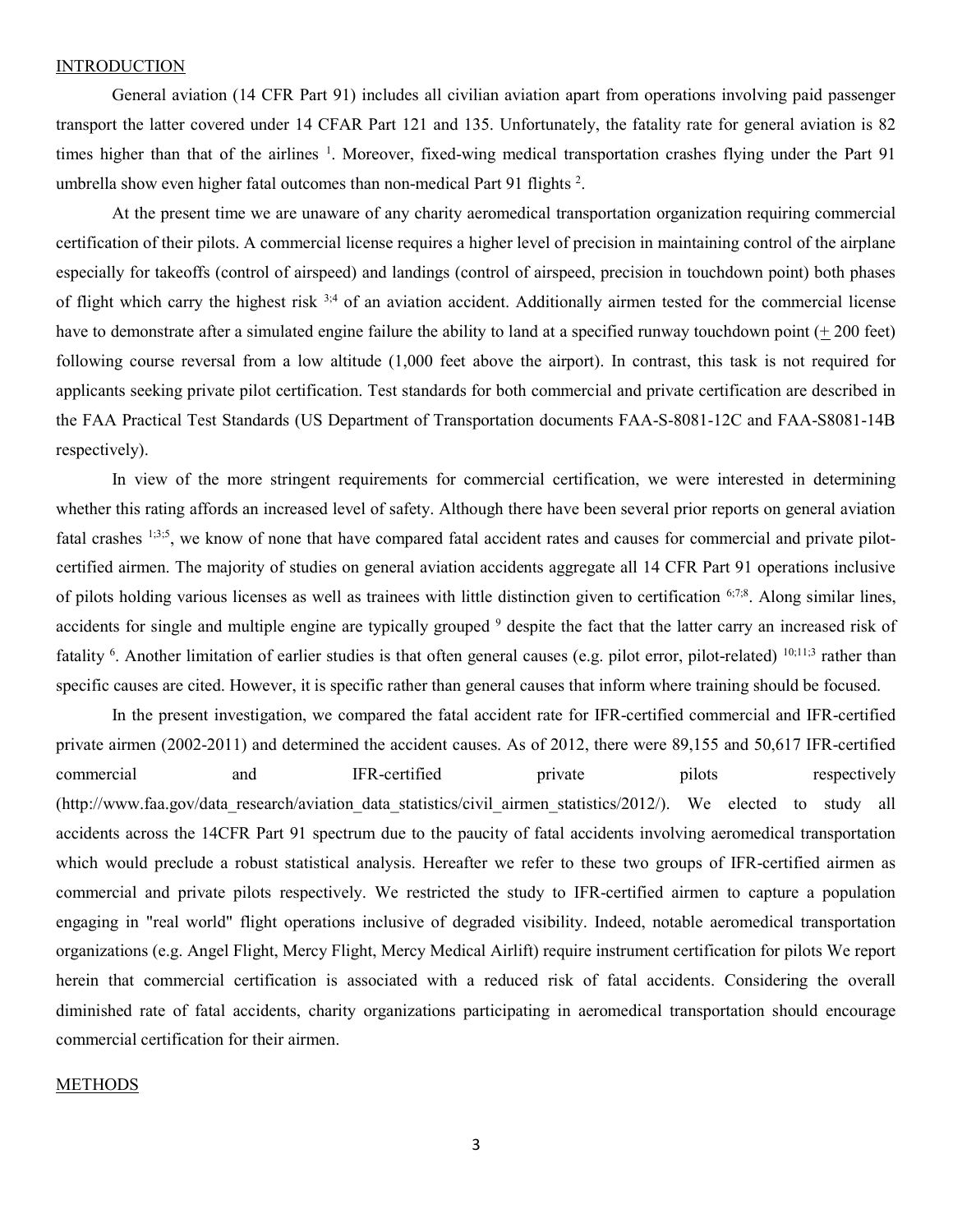The study did not constitute research involving human subjects regulated under 45CFR Part 46 (as per the U.S. Department of Health and Human Services-(http://www.hhs.gov/ohrp/policy/checklists/decisioncharts.html) as the research did not involve obtaining information from living individuals. The National Transportation Safety Board (NTSB) accident database (www.ntsb.gov/aviationquery) was queried for fatal accidents occurring in aircraft with a single, reciprocating engine occurring between Jan 2002 and Dec 2012 and operating under 14 CFR Part 91-general aviation. Amateur built aircraft were excluded from the study.

 Records were imported into a custom database designed using the FileMaker Pro v11 software. We then searched our database for fatal accidents involving private or commercial pilots both with instrument certification. Fatal accidents in the following categories were deleted from our analyses: instructional flights, aerobatics, non-certificated pilots, glider and banner-tows, aerial observation, sky-diving, flight tests, suicides and injury involving a pilot or passenger located external to the involved aircraft. Fatal accident causes cited in our study were as per the NTSB determination. In cases where two certificated pilots were occupying the front seats in aircraft with dual controls we assumed that the pilot in the left seat was the one controlling the aircraft. For temporal studies, we used 2011 as the most recent cut-off year since the typical fatal general aviation investigation takes approximately 390 days from assignment to release of probable cause <sup>12</sup>. We defined night as per the NTSB report.

 Annual aviation certification data (i.e. commercial and private pilots) were obtained from the publicly available FAA website (http://www.faa.gov/data- research/aviation data statistics/civil airmen -statistics/"year"/). Annual flight hours for the general aviation fleet comprised of fixed wing single engine piston aircraft was obtained from the FAA (http://www.faa.gov/data\_research/aviation\_data\_statistics/general\_aviation/).

### **Statistics**

 A generalized linear model with Poisson response was fitted to year and commercial/private certification in order to compare accident rates. Proportion tests were used in comparing whether there were significant differences in fatal accident causes between commercial and private pilots. A Wilcoxon rank sum test with continuity correction was used to test for statistical significance in distance flown and aircraft weight.

#### RESULTS

### Comparison of fatal accidents for commercial and private aviators.

We first asked whether the higher pilot certification is associated with increased safety. To our knowledge, there is limited data that supports this notion. Accordingly, we compared fatal accident rates for commercial and private pilots across a span of ten years. The analysis included fatal accidents in all weather conditions. The data were corrected for annual variations in the population of private and commercial pilots. In querying the NTSB database for fatal accidents in single engine (reciprocating) powered aircraft over the 2002-2012 period flown by commercial and private pilots, we identified 176 and 297 accidents respectively. Note that herein the terms commercial and private pilots refers to airmen who also hold instrument certification. For the two years spanning 2002-2003, the fatal accident rate (Figure 1) for private pilots was more than double  $(3.9$  and 1.6 accidents per  $100,000$  pilots per million flight hours) that of commercial airmen. The higher fatal accident rate for private pilots was maintained through the 2008-2009 period but the difference diminished for the most recent period (2010-2011). Using a generalized linear model with a Poisson response, an analysis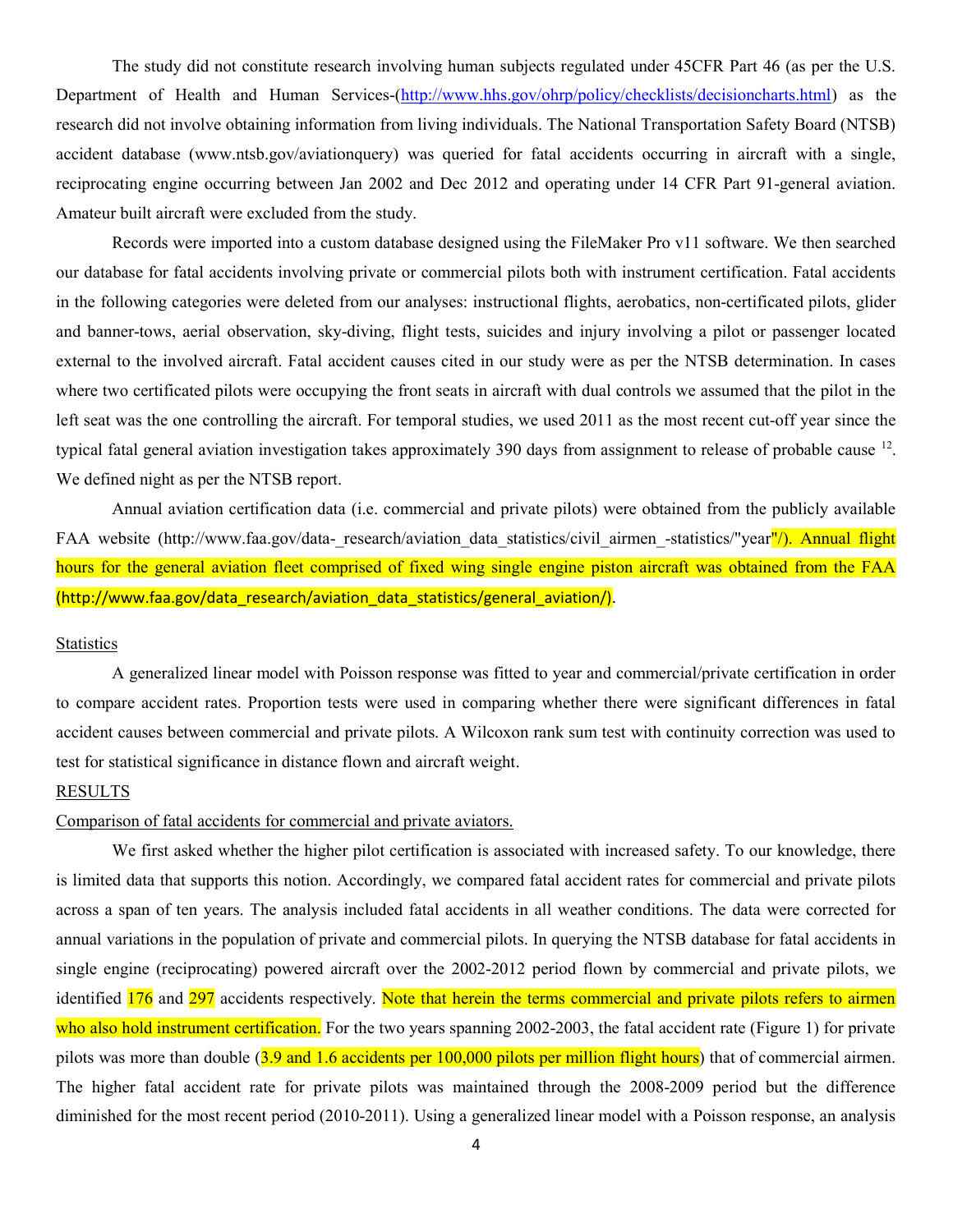of all time periods combined indicated that commercial pilots had a lower fatality rate than private airmen ( $p<3.78 \times 10^{-7}$ <sup>8</sup>).

We entertained the possibility that the higher accident rate for the private pilots was a result of not including accidents by commercial airmen flying under 14 CFR Part 135 rule. Querying of the NTSB database with identical criteria but now inclusive for accidents operating 14 CFR Part 135 led to an additional 25 accidents over the 10 year period. However even with the inclusion of these accidents we still observed a higher accident rate for private airmen (Poisson generalized linear model  $p=1.24 \times 10^{-5}$ . Re-running the Poisson response but adjusting solely for only the pilot populations also showed a statistical significant difference  $(p< 2X10^{-16})$  for fatal accidents between the two aviator cohorts.

#### Causes of fatal accidents

We the determined the causes of fatal accidents for both commercial and private-certified airmen. Under visual meteorological conditions (Figure 2), aerodynamic stall was one of the most common causes for fatal accidents affecting both cohorts equally (22%). This was a somewhat surprising finding considering that airmen evaluated for commercial certification must demonstrate their ability to maintain control of the aircraft under conditions approaching a stall to a higher standard than airmen tested for the private pilot certificate. Failure to maintain obstacle/terrain clearance was also a frequent cause of fatal crashes for both commercial and private airmen accounting for 26 and 17% of accidents respectively. However, this difference was not statistically significant (p=0.118). Interestingly, malfunction of the engine/airframe ranked highly as a cause of fatal accidents for both groups of airmen (17 and 23% of accidents for commercial and private aviators respectively) under visual meteorological conditions.

Under the more challenging instrument meteorological conditions (Figure 3) where visual cues are lost, perhaps not surprisingly instrument approach deficiency, failure to maintain obstacle/terrain clearance and spatial disorientation were the most frequent causes of fatal accidents combined accounting for more than 60% of all accidents. Although the fraction of fatal accidents attributed to instrument approach deficiencies and spatial disorientation was lower for commercial airmen, this difference was not statistically significant (p-values = 0.247 and 0.145 respectively). Under instrument meteorological conditions, fatal accidents caused by loss of control (takeoff/landing/ in cruise) accounted for less than 5% of crashes for either cohort of aviators.

Prior studies have reported a higher fatal accident rate for general aviation flights conducted at night <sup>9</sup>. Further a previous report had reported that 43% of 14CFR Part 91 aeromedical flight accidents occur at night <sup>2</sup>. We therefore compared the causes of fatal accidents for commercial and private pilots at night (Table I). Failure to maintain obstacle/terrain clearance was the most frequent cause of fatal crashes at night and again comparable for both groups of aviators (31 and 29% for commercial and private pilots respectively). Spatial disorientation accounted for 8 and 15% of fatal accidents for commercial and private pilots respectively. It should be noted that 7 of 39 fatal accidents by commercial airmen attributed to either of these causes were under visual meteorological conditions conducted without an IFR flight plan. For private pilots, 44% (32/73) of night fatal accidents were due to either failure to maintain obstacle/terrain clearance or spatial disorientation -of these operations 56% (18/32) were conducted in the absence of an IFR flight plan. Perhaps not surprising given the reduced number of options for landing at night, engine/airframe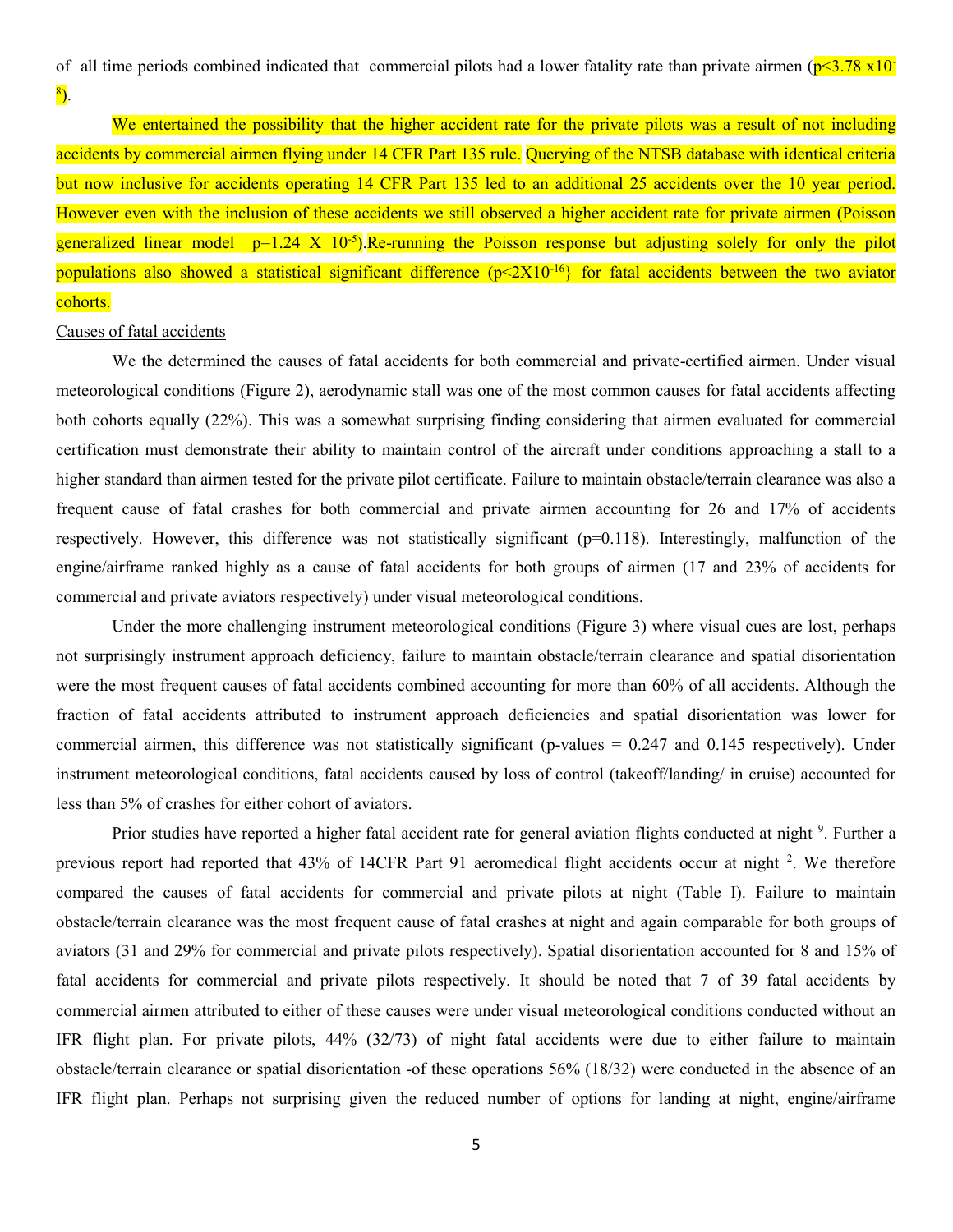malfunction was the second most common cause for fatal accidents at night accounting for 10 and 11% of the crashes for commercial and private pilots respectively.

### Flight experience of airmen involved in fatal accident.

 We then examined several co-variates that might account for the lower fatality risk for the commercial pilots (Table II). Advancing age has been associated with increased accident rate  $^{13;14}$ ; however the median pilot age for the two groups was similar (54 and 56 years respectively). Flight in instrument meteorological conditions also carries an elevated risk of an accident <sup>15</sup> but the total time in these weather conditions was similar for both groups- 49 and 41 hours for commercial and private pilots respectively. Conversely, flight experience is associated with increased safety <sup>13</sup> and commercial pilots showed a greater ( $p<0.001$ ) total flight time (1,650 vs 1,058 hours). On the other hand, flight distances has previously been reported as a risk factor for accidents <sup>15</sup> and the median distance flown for the accident flight was greater for private airmen compared with commercial pilots (194 and 108 nm respectively) a difference that was statistically significant ( $p<0.002$ ). Another potential confounder is maximum aircraft certified weight as this measure translates into a higher landing speed and impact force exerted on occupants is a square of landing speed <sup>16</sup>. Indeed aircraft flown by private airmen had a higher maximum certified weight than those flown by commercial pilots (3,140 and 2,745 lb respectively)  $(p<0.0001)$ .

#### DISCUSSION

To our knowledge this is the first report determining the fatal accident rate and identifying causes for fatal accident for commercial and private pilots engaged in 14CFR Part 91 operations. We provide evidence for increased safety for the commercial airman operating under the Part 91 umbrella. On this basis, charity organizations, involved in aeromedical transportation, should encourage their pilots to seek such certification.

Additional certification has previously been reported to be associated with fewer pilot errors  $10;17$ . Indeed, our finding that the fatal accident rate for commercial-certified airmen was lower than the private pilots is in line with this contention. However, additional certification is not always associated with a higher degree of safety. We recently reported <sup>18</sup> that IFR-certification for private pilots was associated with a higher risk of a fatal accident. Although reduced fatal accident rate was evident for commercial airmen in the present study, nevertheless, there is always the possibility that confounders might contribute to the disparity. For example, private pilots fly larger aircraft and therefore occupants are subjected to greater impact forces, the latter a square function  $16$  of landing speed. Indeed, we noted a higher (3,140 vs. 2.745 lb) maximum certified gross weight for aircraft flown by the private pilots consistent with this possibility. It is possible that a superior safety record reflects increased flight experience <sup>13</sup>. Indeed, the commercial pilots had approximately 50% more total flight time compared with private aviators consistent with this notion. That said, both pilot groups showed an almost identical total time in make and model.

For operations under visual meteorological conditions, failure to maintain obstacle/terrain clearance was one of the most common causes for fatal accidents for both groups of airmen. Of the 59 accidents, only 6 were on an instrument flight plan which would guarantee terrain/obstacle clearance via the required minimum safe altitudes enroute and in the approach phase. Our finding of the high fraction of fatal accidents by commercial pilots operating under visual meteorological conditions attributed to aerodynamic stalls was surprising since flight maneuvers integral to commercial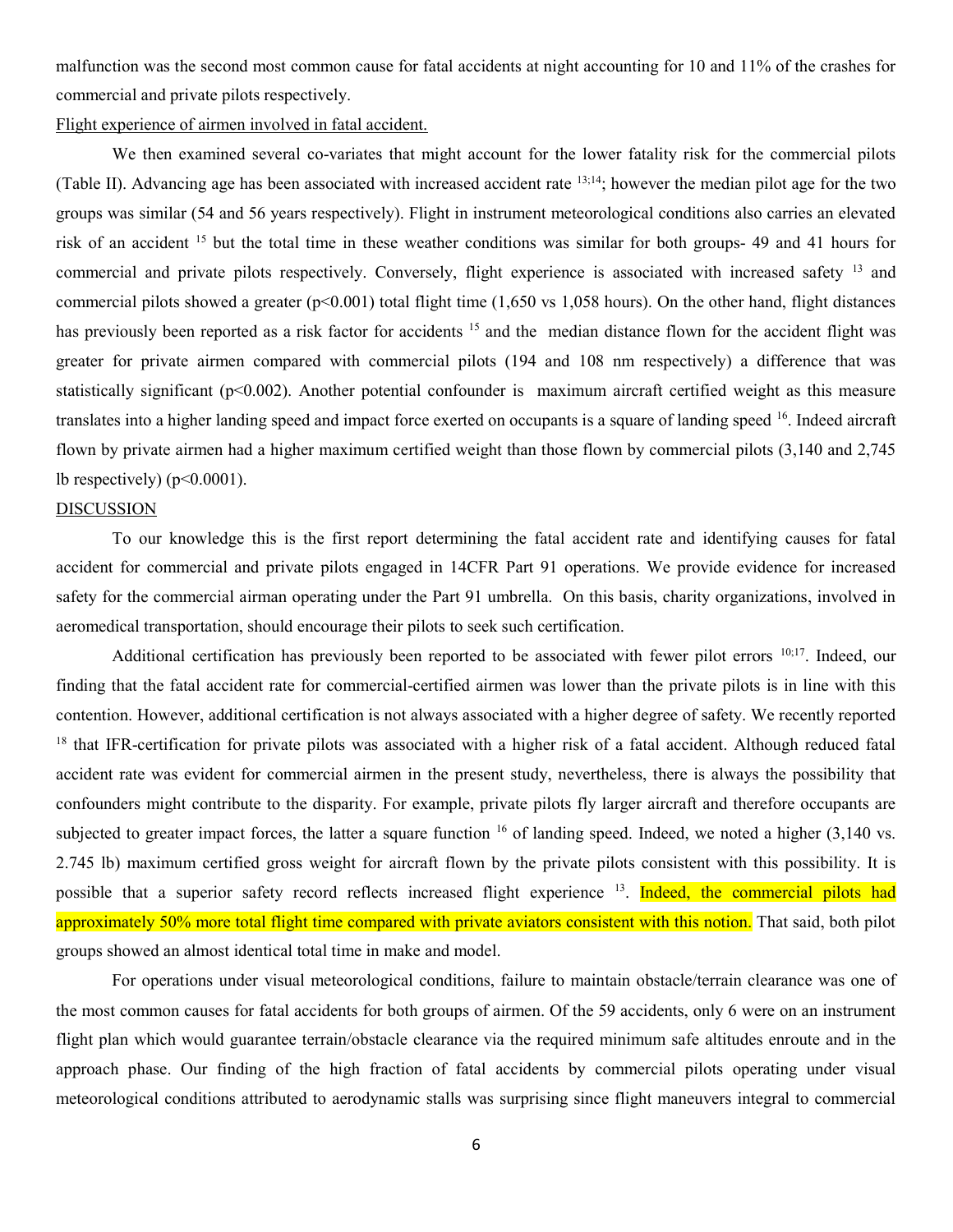pilot training is devoted to aircraft control under conditions approaching an aerodynamic stall and to a higher standard than that required for the private pilot license. Furthermore, a higher level of precision in maintaining control of the airplane during takeoff and landing, phases of flight most vulnerable to aerodynamic stalls  $3,4$ , are required for commercial pilot certification (FAA Practical Test Standards -US Department of Transportation documents FAA-S-8081-12C). Nevertheless it is important to recognize that the biennial flight review required (14 CFR 61.56) of all pilots operating under 14CFR Part 91 does not mandate evaluation of the abovementioned tasks required for initial commercial certification. We observed a higher rate for accidents attributed to engine/airframe malfunction than a prior study  $^{19}$ . This divergence may reflect the fact that our study included airframe failure in addition to engine malfunctions. It should be noted that in our study, we did not include in-flight separation due to convective activity in our engine/airframe malfunction category.

For night operations, especially pertinent to aeromedical flights involving organ transportation, failure to maintain obstacle/terrain clearance was the most frequent cause of fatal accidents (for both pilot cohorts) accounting for nearly a third of all crashes. It is important to note that many night accidents attributed to this cause while conducted under visual meteorological conditions were not following an IFR flight plan. Although an IFR flight plan is not mandatory, pilots conducting night operations are susceptible to multiple visual illusions (e.g. black hole approach, false visual references) (http://www.faa.gov/pilots/safety/pilotsafetybrochures/media/SpatialD-\_VisIllus.pdf). Accordingly, towards reducing accidents due to a failure to maintain obstacle/terrain clearance and spatial disorientation both commercial and private airmen should be strongly encouraged to conduct night flights, inclusive of those under visual meteorological conditions, under IFR. At minimum, pilots should plan night VFR flights per the FAA Operations Specification A-021 (www.faa.gov) as utilized by Helicopter Emergency Medical Services operating under 14 CFR Part 135.

We recognize that our study had limitations. For example, our study generalizes our findings across the general aviation fleet to charity aeromedical transportation. This approach was necessary since a small number of accidents involving 14CFR Part 91 aeromedical transport precluded a robust statistical analysis with this cohort. For the comparison of fatal accident rates for the two cohorts, the lack of flight time data for the denominator (non-accident commercial and private airmen) populations a common problem in general aviation studies  $^{20}$ , meant that we were unable to determine a rate based on this variable.

In conclusion, we provide evidence for increased safety under 14 CFR Part 91 operations for the commercial airman compared with private pilots. This increased safety would suggest that charity organizations, involved in aeromedical transportation, should encourage their pilots to acquire such certification. Our study also informs where general aviation training, be it initial or for currency, as well as technology (e.g. angle of attack indicators to alert for impending aerodynamic stalls) should be focused. Specifically increased emphasis should be placed on training for aerodynamic stall awareness/recovery, instrument approaches as well as the importance of conducting night flights by instrument flight rules. The latter point is particularly germane to flight operations involving organ harvests (e.g. http://www.flightsforlife.org/) where expedient transportation is required independent of lighting conditions.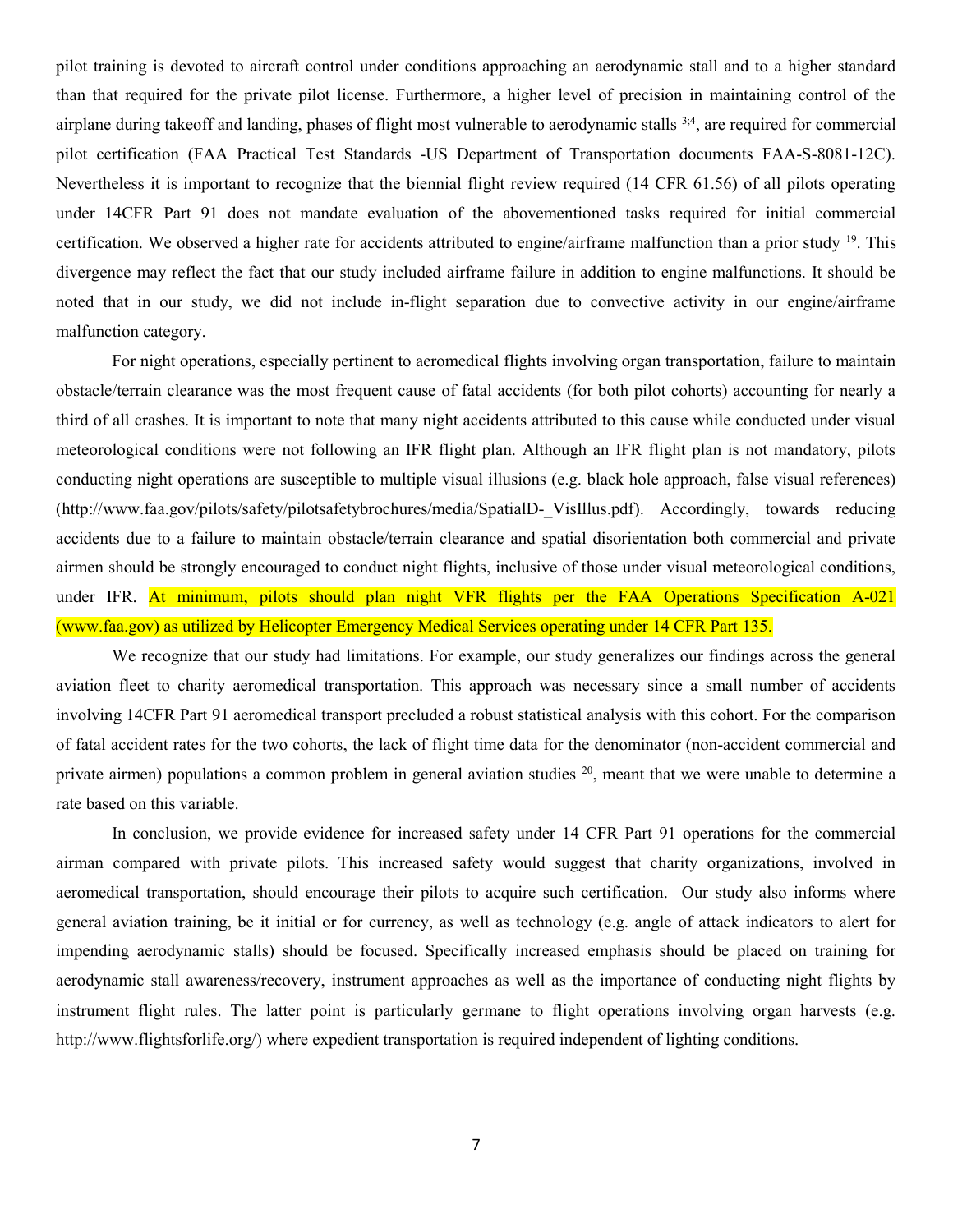#### FIGURE LEGENDS

#### Figure 1. Comparison of fatal accident rates for commercial and private pilots over time.

Fatal accidents (2002-2012) in all weather conditions. For each group of airmen, the data are normalized to the commercial and private pilot populations for the stated periods. n=number of fatal accidents.

#### Figure 2. Causes of fatal Accidents for commercial and private pilots in visual meteorological conditions.

 Data are expressed as percentage of the total number of fatal crashes for commercial and private airmen with each group summing to 100%. Other-aircraft collision, exceed maximum design limits carburetor icing, avionics malfunction, pilot incapacitation, instrument approach deficiency, spatial disorientation, undetermined. n=number of accidents.

#### Figure 3. Causes of fatal Accidents for commercial and private pilots in instrument meteorological conditions.

 Data are expressed as percentage of the total number of fatal crashes for commercial and private airmen. Each pilot cohort sums to 100%. Other- (aircraft-aircraft collision, exceed maximum design limits, carburetor icing, fuel contamination/exhaustion, airframe icing, avionics malfunction, engine/airframe malfunction, pilot incapacitation, undetermined). n=number of accidents.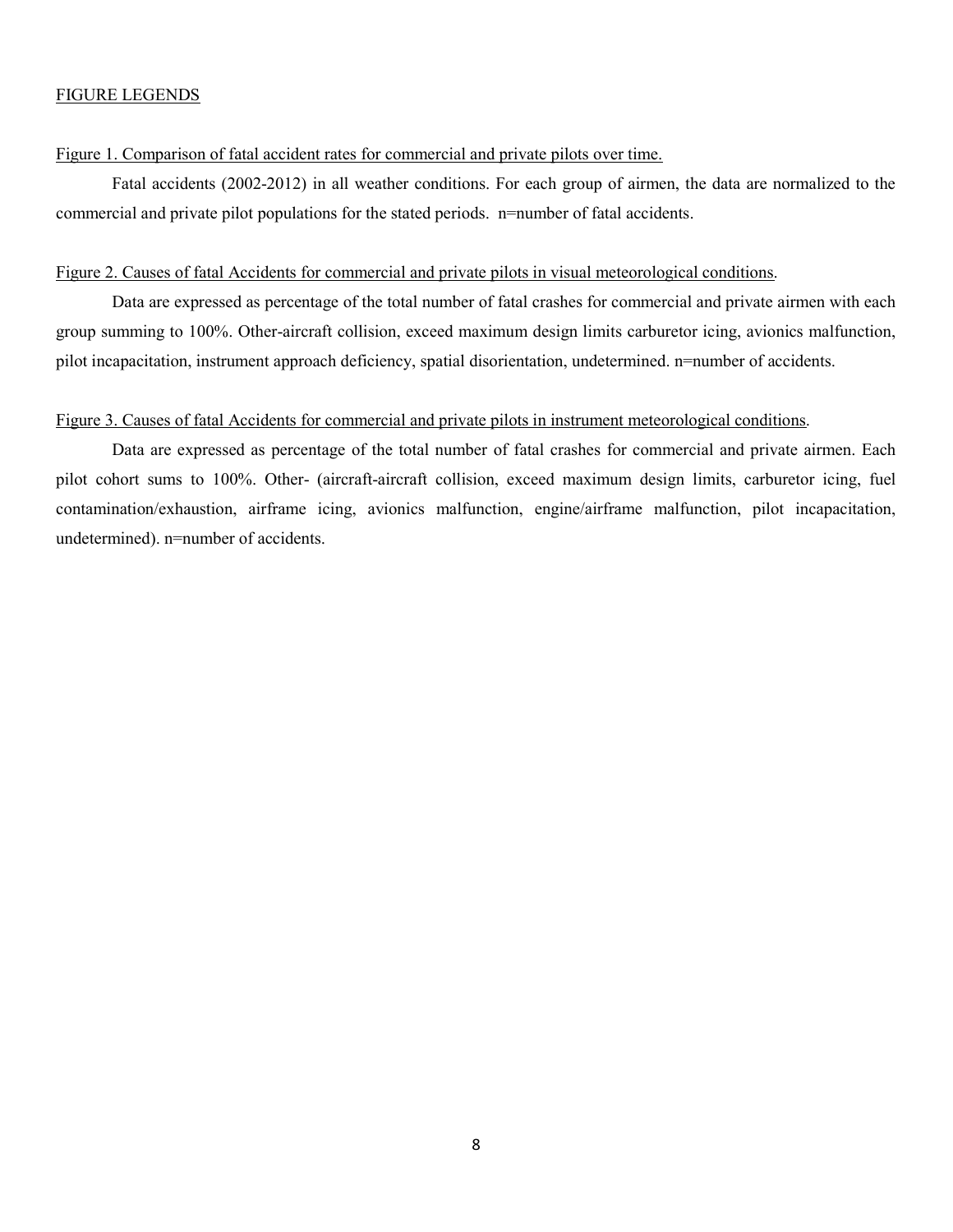Table I. Causes of fatal accidents at night for commercial and private airmen.

Fatal accidents (2002-2012) in all weather conditions at night.

|                                                                                                                                                        |                            | <b>Commercial</b> |  | <b>Private</b>             |            |
|--------------------------------------------------------------------------------------------------------------------------------------------------------|----------------------------|-------------------|--|----------------------------|------------|
| <b>Accident Cause</b>                                                                                                                                  | <b>Number</b><br>Accidents | Percentage        |  | <b>Number</b><br>Accidents | Percentage |
| Convective Weather                                                                                                                                     |                            | 3                 |  | 3                          |            |
| <b>Exceed Maximum Design Limits</b>                                                                                                                    |                            | 3                 |  | 2                          | 3          |
| Loss of Control (takeoff/landing/cruise)                                                                                                               | 3                          | 8                 |  |                            |            |
| Failure to Maintain Obstacle/Terrain Clearance                                                                                                         | 12                         | 31                |  | 21                         | 29         |
| Fuel contamination/exhaustion                                                                                                                          | 3                          | 8                 |  | 2                          | 3          |
| Engine/airframe Malfunction                                                                                                                            | 4                          | 10                |  | 8                          | 11         |
| spatial disorientation                                                                                                                                 | 3                          | 8                 |  | 11                         | 15         |
| Other (aerodynamic stall, aircraft-aircraft<br>collision, airframe icing, drug/alcohol<br>impairment, instrument approach deficiency,<br>undetermined) | 12                         | 31                |  | 25                         | 34         |
| <b>TOTAL</b>                                                                                                                                           | 39                         | 100               |  | 73                         | 100        |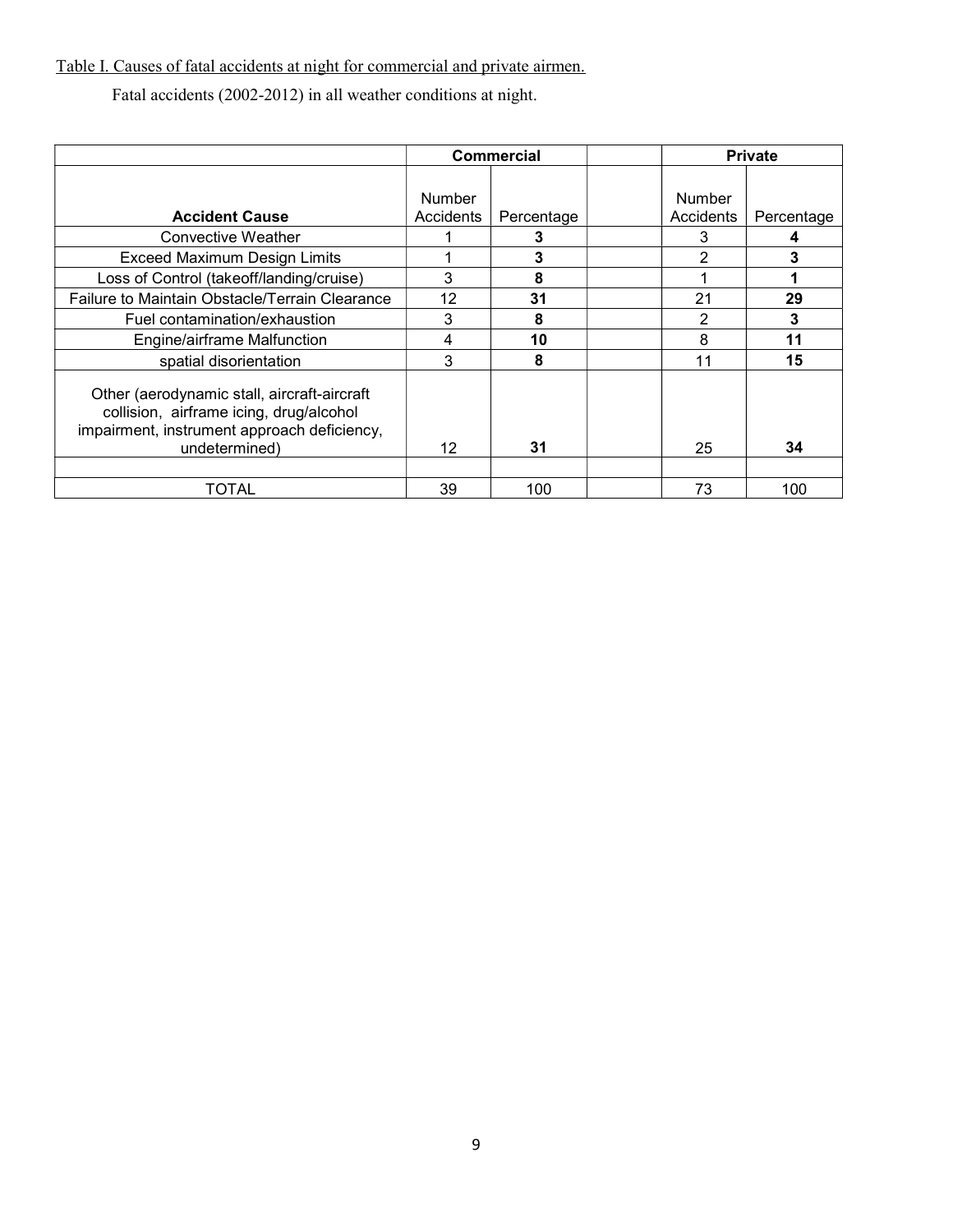|                                            |        | Commercial-    | Private-       |
|--------------------------------------------|--------|----------------|----------------|
|                                            |        | <b>IFR</b>     | <b>IFR</b>     |
| Age                                        | n      | 170            | 290            |
|                                            | median | 54             | 56             |
|                                            | Q1, Q3 | 37,62          | 49, 64         |
|                                            |        |                |                |
| <b>Total Flight Hours</b>                  | n      | 167            | 298            |
|                                            | median | 1,650          | 1034           |
|                                            | Q1, Q3 | 1051, 2998     | 478, 1972      |
|                                            |        |                |                |
| Total Flight Hours (Make & Model)          | n      | 71             | 153            |
|                                            | median | 232            | 230            |
|                                            | Q1, Q3 | 59, 432        | 92, 516        |
|                                            |        |                |                |
| <b>Total Flight Time Actual instrument</b> |        |                |                |
| meteorological conditions (hours)          | n      | 36             | 87             |
|                                            | median | 49             | 41             |
|                                            | Q1, Q3 | 25, 193        | 16, 103        |
|                                            |        |                |                |
| Recency 90 Days (all aircraft) (hours)     | n      | 63             | 115            |
|                                            | median | 33             | 24             |
|                                            | Q1, Q3 | 11,76          | 14, 41         |
|                                            |        |                |                |
| Recency 90 Days (Make & Model) (hours)     | n      | 48             | 86             |
|                                            | median | 18             | 22             |
|                                            | Q1,Q3  | 8, 34          | 12, 40         |
|                                            |        |                |                |
| Recency 90 days actual instrument          |        |                |                |
| meteorological conditions (hours)          | n      | 6              | 32             |
|                                            | median | 0              | 3              |
|                                            | Q1, Q3 | 0, 2           | 2, 9           |
|                                            |        |                |                |
| Recency 90 days simulated instrument       |        |                |                |
| meteorological conditions (hours)          | n      | 6              | 14             |
|                                            | median | $\overline{2}$ | $\overline{c}$ |
|                                            | Q1, Q3 | 0, 4           | 0, 4           |
|                                            |        |                |                |
| Distance Accident Flight (nm)              | n      | 157            | 159            |
|                                            | median | 108            | 194            |
|                                            | Q1, Q3 | 0, 228         | 73, 333        |
|                                            |        |                |                |
| Max Certified Weight (lbs)                 | n      | 162            | 266            |
|                                            | median | 2745           | 3140           |
|                                            |        |                | 2745,          |
|                                            | Q1, Q3 | 2300, 3400     | 3600           |

Table II Population characteristics of the fatal accident airmen.

n=number of pilots. Q, quartile.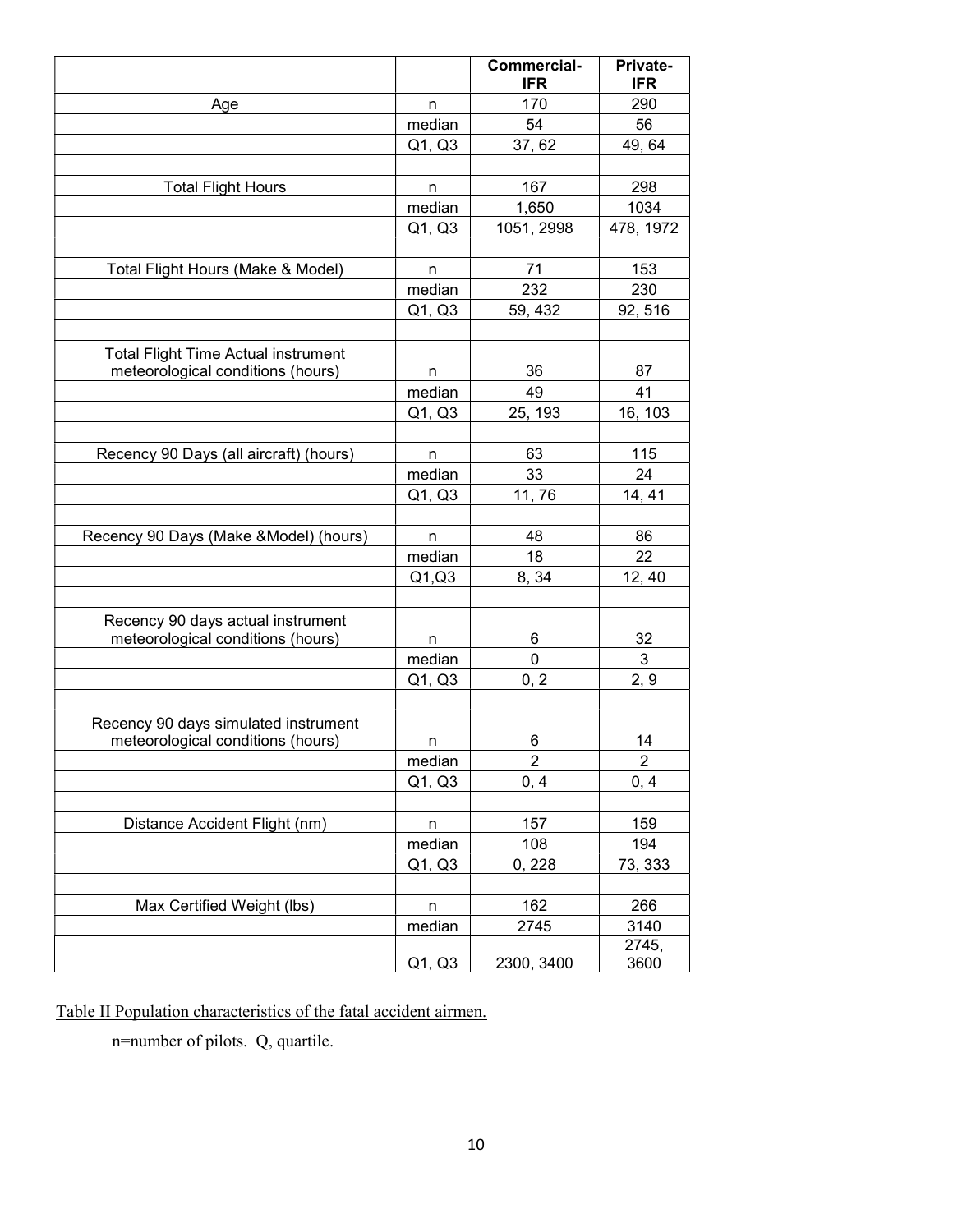#### References

- 1. Li and Baker SP,. Crash risk in general aviation. JAMA 2007;297:1596-8.
- 2. Handel and Yackel TR,. Fixed-wing medical transport crashes: characteristics associated with fatal outcomes. Air Medical Journal 2011;30:149-52.
- 3. Dambier and Hinkelbein J,. Analysis of 2004 German general aviation aircraft accidents according to the HFACS model. Air Medical Journal 2006;25:265-9.
- 4. Bazargan and Guzhva VS,. Factors contributing to fatalities in general aviation accidents. World Review of Intermodal Transportation Research 2007;1:170-82.
- 5. Grabowski, Curriero FC, Baker SP, and Guohua L,. Exploratory spatial analysis of pilot fatality rates in general aviation crashes using geographic information systems. Am J Epidemiol 2002;155:398-405.
- 6. Kenny, 22nd Joseph T .Nall Report 2012;1-51.
- 7. Bazargan and Guzhva VS,. Impact of gender, age and experience of pilots on general avation accidents. Accident Analysis and Prevention 2011;43:962-70.
- 8. DeJohn, C., Webster, N., and Larcher, J., U.S. Civil Aviation in 2012Aviat Space Environ Med2013;84:415-415.415.
- 9. Li and Baker SP,. Correlates of pilot fatality in general aviation crashes. Aviat Space Environ Med 1999;70:305-9.
- 10. Li, Baker SP, Grabowski JG, and Rebok GW,. Factors associated with pilot error in aviation crashes. Aviat Space Environ Med 2001;72:52-8.
- 11. Shkrum, Hurlbut DJ, and Young JG,. Fatal light aircraft accidents in Ontario: a five year study. Journal of Forensic Science 1996;41:252-63.
- 12. Fielding, Lo AW, and Yang JH,. The National Transportation Safety Board: A model for systemic risk management. Journal of Investment Management 2011;9:17-49.
- 13. Li, Baker SP, Quiang Y, Grabowski JG, and McCarthy ML,. Driving-while-intoxicated as risk marker for general aviation pilots. Accidents Analysis and Prevention 2005;37:179-84.
- 14. Shao, Guindani M, and Boyd DD,. Fatal accident rates for instrument-rated private pilots. Aviat Space Environ Med 2014;85:631-7.
- 15. Groff and Price JM,. General aviation accidents in degraded visibility: a case control study of 72 accidents. Aviat Space Environ Med 2006;77:1062-7.
- 16. Freitas,. Passenger aviation security, risk management and simple physicas. Journal of Transportation Security 2014;5:107-22.
- 17. Salvatore, Stearns MD, Huntley MS, and Mengert P,. Air transport pilot involvement in general aviation accidents. Ergonomics 1986;29:1455-67.